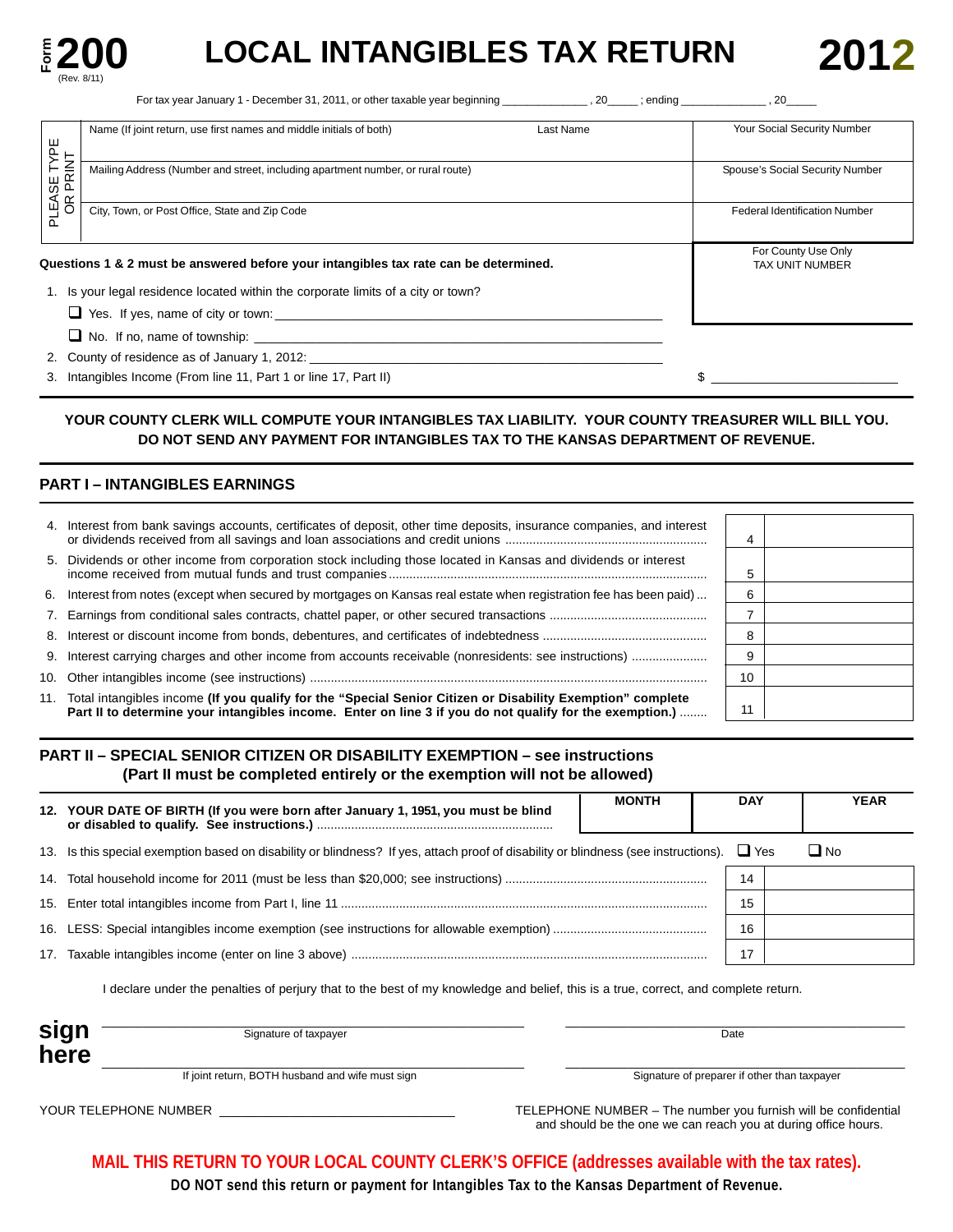# **INSTRUCTIONS FOR 2012 LOCAL INTANGIBLES TAX RETURN**

The intangibles tax is a local tax levied on gross earnings received from intangible property such as savings accounts, stocks, bonds, accounts receivable, and mortgages. It is not to be confused with the state income tax which is used to support state government.

**WHO MUST FILE INTANGIBLES TAX.** All Kansas residents and corporations owning taxable property and every nonresident owning accounts receivable or other intangible property with a Kansas business situs, receiving earnings from this property during the calendar year or fiscal year ending in 2011, must file a Form 200. **If you live in an area that has no intangibles tax, or your tax due is less than \$5, you do not have to file a Form 200.** 

Individuals or corporations having intangible earnings shall be deemed to have received these earnings at the individual's dwelling or the corporation's principal business office, within the State of Kansas. The earnings are then subject to intangibles tax if the individual's dwelling or the corporation's principal office is within a jurisdiction which has imposed the local intangibles tax. Parents of minors owning intangible property, conservators, trustees, beneficiaries of trusts, executors, administrators, receivers, and certain agents are required to file a Form 200. Senior citizens or disabled persons are also required to file a Form 200, but may be entitled to a special senior citizen or disability exemption, explained in Part II.

**EXEMPT INTANGIBLES INCOME.** Intangibles tax does not apply to: interest on notes secured by Kansas real estate mortgages on which a registration fee has been paid; earnings on individual retirement and Keogh accounts and other qualified retirement plans; bonds and other evidences of indebtedness issued by the federal government, the State of Kansas or any of its municipal or taxing subdivisions, certain distributions of subchapter S corporations; certain reimbursements of interest paid on notes, the proceeds of which were the source of funds for another note; and dividends from stock of a bank, savings and loan association or regulated investment company located in Kansas or from doing business in Kansas. National bank associations, state banks, federal and state chartered savings and loan associations, trust companies, credit unions, and certain non-profit corporations operating or providing hospitals, psychiatric hospitals, adult care homes, private children's homes and housing for the elderly are exempt from intangibles tax.

**WHEN AND WHERE TO FILE.** If you have intangibles income, you must file a Form 200 with your local County Clerk's office (addresses follow the tax rates) on or before April 15, 2012 (there are no provisions for extensions of time to file Form 200). **Do not enclose Form 200 with your Kansas Income Tax Return, Form K-40 or mail your payment to the Department of Revenue.** The county clerk will compute your tax and you will be billed by your local county treasurer in November 2012. If your return is delinquent, interest and/or penalty may be assessed by the county treasurer's office. This will be included in your tax billing when you receive it. If your tax is less than \$5, you will not be billed.

**AMENDED RETURNS.** To correct an error on a Form 200 that has already been filed, complete another Form 200 with the correct information and write "AMENDED" across the top. Attach a letter explaining the correction.

#### **SPECIFIC LINE INSTRUCTIONS**

Print or type your name, address and Social Security number(s) or federal identification number. If your accounting records are maintained by *fiscal year*, indicate the year in the space provided above your name.

**LINE 1:** Mark the appropriate box. If YES, enter the city or town where your residence is located. If NO, enter the township where your residence is located. **Do not** enter both a city and a township name.

LINE 2: Enter the name of the county in which your residence is located.

LINE 3: Enter the intangibles income computed in Part I, line 11; or, if you qualify for the special senior citizen or disability exemption, enter the amount from Part II, line 17.

#### **PART I - INTANGIBLES EARNINGS**

#### **There are no exemptions or deductions allowable to reduce total gross earnings as reported on this return.**

**LINE 4:** Enter interest or other income received or credited to your account from bank savings accounts, bank checking accounts, certificates of deposits, and other time deposits, regardless of the bank's location or when the security was owned. Also, enter any interest or dividends received or credited to your account by savings and loan associations and credit union regardless of

location. Enter all interest received or credited to your account from funds left on deposit with insurance companies. Any interest received from the federal government is non-taxable and should not be reported on line 4.

If you incurred a penalty for early withdrawal of funds, report only the amount of interest actually received from each account. If the penalty incurred is greater than the amount of interest, the excess penalty cannot be used to reduce income from other sources.

**LINE 5:** Enter all dividends or other income received or credited to your account from corporation stocks, regardless of where the corporation is located. Do not report dividends from insurance policies or patronage dividends for coops based on business done with the co-ops. Also enter all investment income received from mutual funds and trust companies. Do not report capital gains.

**LINE 6:** Enter all interest, discount interest, or other earnings received from notes receivable, unless the notes are secured by a Kansas mortgage on which a mortgage registration fee has been paid. Do not report the principal from notes or loans.

**LINE 7:** Enter all interest or other income received from notes or accounts which are secured by conditional sales contracts or chattel mortgages.

LINE 8: Enter interest or discount income received from bonds and debentures. Income from bonds issued by states or their political subdivisions other than Kansas are subject to tax.

**LINE 9:** Enter all interest, carrying charges, or other earnings from accounts receivable received during the tax year, regardless of when the account was opened or closed. Nonresidents must report all income which has a Kansas business situs.

LINE 10: Enter all other income from intangible property which is not included on lines 4 through 9. This includes taxable intangible income from trusts, estates, brokerage accounts, etc.

**LINE 11:** Add lines 4 through 10 and enter the result on line 11. If you do not qualify for the special senior citizen or disability exemption (see Part II), enter this amount on line 3.

#### **PART II - SPECIAL SENIOR CITIZEN OR DISABILITY EXEMPTION**

**WHO MAY QUALIFY.** To be eligible for the special intangibles income exemption found at K.S.A. 12-1,109(c)(1), you must be 60 years of age or older on or before January 1, 2012; **or** have been disabled or blind during all of 2011, regardless of age; AND have a household income of \$20,000 or less. If your total household income for 2011 is between \$15,000 and \$20,000, the \$5,000 intangibles income exemption is reduced by the amount your total income exceeds \$15,000. If married, only one spouse can claim the special intangibles income exemption. This special exemption cannot be claimed for a decedent who died prior to January 1, 2012.

**LINE 12:** Enter the month, day, and year of your birth.

**LINE 13:** To claim the special exemption for a disability or blindness, you must have been disabled or blind during the entire year of 2011. If you are filing as a disabled person, attach a copy of your Social Security certification of disability letter showing proof you received Social Security benefits during the entire year of 2011 based upon your disability. If you are not covered by Social Security, you must furnish medical proof that your disability has qualified you as a disabled person under the provisions of the Social Security Act. If you are blind, submit a visual acuity statement from your doctor.

**LINE 14:** Add the total income received from ALL sources during 2011 by you, or you and your spouse. Include wages, Social Security (except Social Security Disability payments), railroad retirement, and any other pension income; interest, dividends, salaries, commissions, fees, bonuses, tips and any gain from the sale of property. Include also your share of income received from partnerships, estates, trusts and royalties, net rental income, and business or farm income. Net operating losses and net capital losses may not be used to reduce total income. If this total is greater than \$20,000, stop here and enter the amount from line 11 of Part I on line 3.

**LINE 15:** Enter the total intangibles income from Part I, line 11.

**LINE 16:** If your total household income on line 14 is \$15,000 or less, enter \$5,000 on line 16. If line 14 is greater than \$15,000 but less than \$20,000, subtract the amount over \$15,000 from \$5,000, and enter the result on line 16. Example: If line 14 is \$18,000, enter \$2,000 on line 16.

**LINE 17:** Subtract line 16 from line 15 and enter the result on line 17 and on line 3. This is your taxable intangibles income.

**ASSISTANCE.** If you need assistance in completing your Intangibles Tax Return, Form 200, call your local County Clerk's office.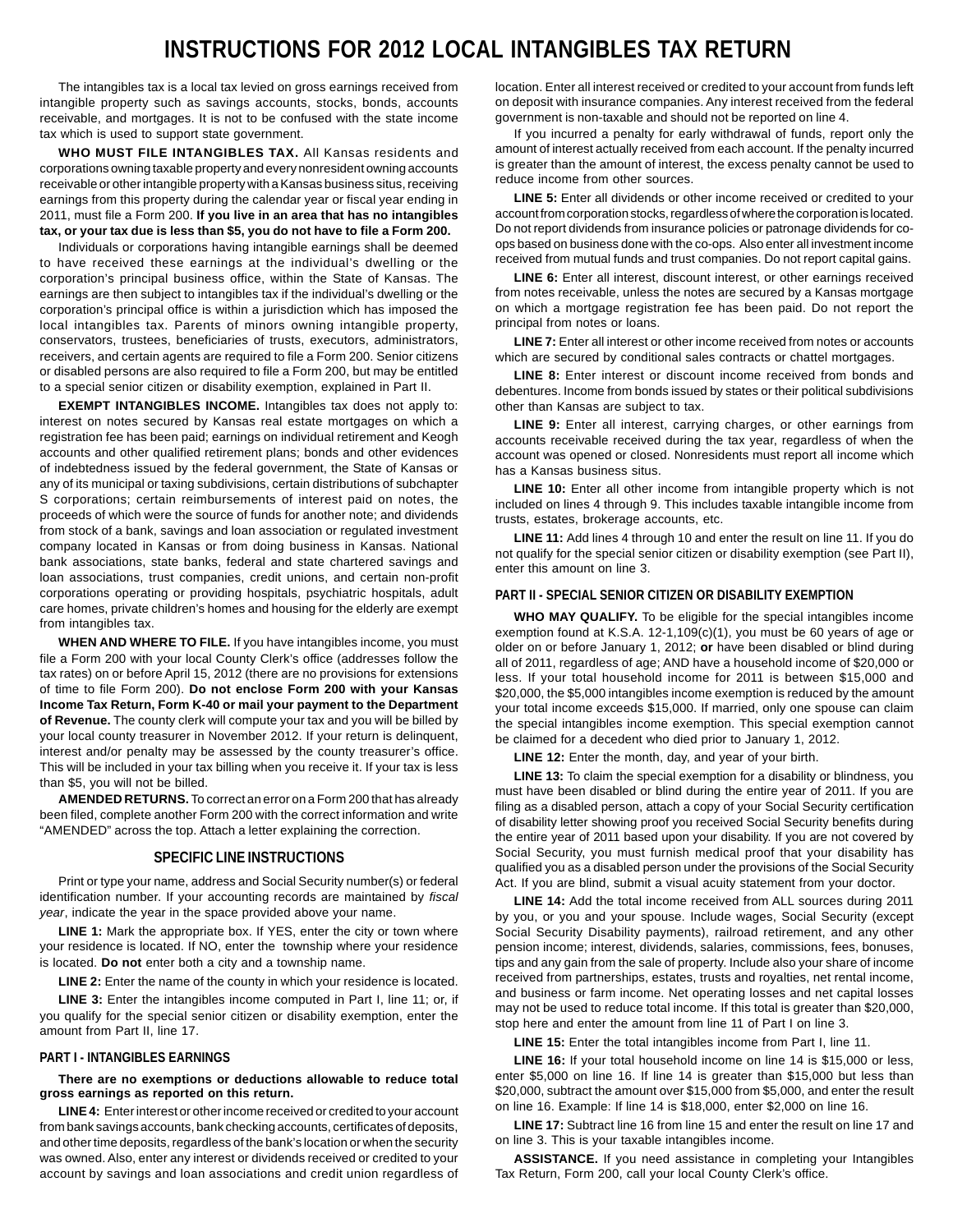# **2012 INTANGIBLES TAX RATES and COUNTY CLERK ADDRESSES**

The following list is the 2012 Intangibles Tax Rates **for the counties of Kansas that impose a tax**, as well as any city/township rate. This information was provided by local County Clerks and is current to July 1, 2011. If your city/township is not listed, you may still be required to file a return to determine the county portion of the intangibles tax. A Form 200 must be filed with your local County Clerk's office by April 15, 2012. The county clerk will compute your tax liability and the county treasurer will bill you at a later date.

| <b>ATCHISON</b>                        |                    |                         |      |                        |      | Townships                                            | Rate  | Spring Valley Twp  2.25  |                      |
|----------------------------------------|--------------------|-------------------------|------|------------------------|------|------------------------------------------------------|-------|--------------------------|----------------------|
| Atchison County $-0\%$                 |                    |                         |      |                        |      | Franklin Twp  2.25                                   |       |                          |                      |
| Cities                                 | Rate               | Walnut Twp  2.25        |      | Graham Twp  2.25       |      |                                                      |       | Turkey Creek Twp  2.25   |                      |
|                                        |                    |                         |      |                        |      |                                                      |       |                          |                      |
|                                        |                    | <b>DECATUR</b>          |      |                        |      |                                                      |       |                          |                      |
|                                        | Rate               | Decatur County $-0\%$   |      |                        |      |                                                      |       | <b>MEADE</b>             |                      |
| Townships<br>Grasshopper Twp  2.25     |                    | Cities                  | Rate | Nicodemus Twp  2.25    |      | <b>LOGAN</b>                                         |       | Meade County $-.75%$     |                      |
| Kapioma Twp  2.25                      |                    |                         |      |                        |      | Logan County $-.75%$                                 |       | <b>Townships</b>         | Rate                 |
|                                        |                    |                         |      | <b>GRAY</b>            |      | <b>Cities</b>                                        | Rate  | Crooked Creek Twp  2.25  |                      |
|                                        |                    | Townships               | Rate | Gray County — 0%       |      |                                                      |       |                          |                      |
|                                        |                    |                         |      |                        |      |                                                      |       |                          |                      |
| <b>BARBER</b>                          |                    |                         |      | Cities                 | Rate |                                                      |       | Sand Creek Twp  2.25     |                      |
| Barber County $-2.25%$                 |                    |                         |      |                        |      | Townships                                            | Rate  |                          |                      |
| Townships                              | Rate               |                         |      |                        |      |                                                      |       | <b>MITCHELL</b>          |                      |
|                                        |                    |                         |      |                        |      |                                                      |       | Mitchell County - .75%   |                      |
|                                        |                    |                         |      | Townships              | Rate | Logansport Twp  2.25                                 |       | Cities                   | Rate                 |
|                                        |                    | Lincoln Twp  2.25       |      | Copeland Twp  2.25     |      |                                                      |       |                          |                      |
|                                        |                    |                         |      |                        |      | Russell Springs Twp  2.25                            |       |                          |                      |
| Nippawalla Twp  2.25                   |                    |                         |      |                        |      |                                                      |       |                          |                      |
|                                        |                    |                         |      | Montezuma Twp  2.25    |      |                                                      |       |                          |                      |
| <b>BROWN</b>                           |                    |                         |      |                        |      | <b>MARION</b>                                        |       | Townships                | Rate                 |
| <b>Brown County — <math>0\%</math></b> |                    |                         |      | <b>HARPER</b>          |      | Marion County — 0%                                   |       | Asherville Twp  2.25     |                      |
| Townships                              | Rate               |                         |      | Harper County $-0\%$   |      | <b>Cities</b>                                        | Rate  |                          |                      |
|                                        |                    | <b>DICKINSON</b>        |      | Cities                 | Rate |                                                      |       |                          |                      |
|                                        |                    | Dickinson County - .75% |      |                        |      |                                                      | 2.25  |                          |                      |
| Hiawatha Twp  2.25                     |                    | Townships               | Rate |                        |      |                                                      |       | Carr Creek Twp  2.25     |                      |
|                                        |                    |                         |      |                        |      | Townships                                            | Rate  |                          |                      |
|                                        |                    |                         |      | Townships              | Rate | Fairplay Twp                                         | 1.125 |                          |                      |
|                                        |                    |                         |      |                        |      | Menno Twp                                            | 2.25  |                          |                      |
|                                        |                    |                         |      |                        |      |                                                      |       | Glen Elder Twp  2.25     |                      |
| Washington Twp  2.25                   |                    |                         |      |                        |      |                                                      |       |                          |                      |
| <b>CHASE</b>                           |                    |                         |      |                        |      | <b>MARSHALL</b>                                      |       |                          |                      |
|                                        |                    |                         |      | <b>HARVEY</b>          |      | Marshall County - .75%                               |       |                          |                      |
| Chase County - .75%                    |                    |                         |      | Harvey County $-0\%$   |      |                                                      |       |                          |                      |
| Townships                              | Rate               |                         |      | Cities                 | Rate | <b>Cities</b>                                        | Rate  |                          |                      |
|                                        |                    | <b>DONIPHAN</b>         |      |                        |      |                                                      |       | Plum Creek Twp 2.25      |                      |
| <b>CHEYENNE</b>                        |                    |                         |      | Townships              | Rate |                                                      |       | Round Springs Twp  2.25  |                      |
| Chevenne County -75%                   |                    | Doniphan County -.75%   |      |                        |      |                                                      |       |                          |                      |
|                                        |                    | Cities                  | Rate |                        |      |                                                      |       | Solomon Rapids Twp  2.25 |                      |
| <b>Cities</b>                          | Rate               |                         |      | Emma Twp  2.25         |      |                                                      |       | Turkey Creek Twp  2.25   |                      |
|                                        |                    |                         |      | Highland Twp  2.25     |      |                                                      |       | Walnut Creek Twp  2.25   |                      |
| Townships                              | Rate               |                         |      |                        |      | Waterville  2.25                                     |       |                          |                      |
| Benkelman Twp  2.25                    |                    |                         |      |                        |      |                                                      |       | <b>NEMAHA</b>            |                      |
|                                        |                    |                         |      |                        |      | Townships                                            | Rate  | Nemaha County $-0\%$     |                      |
|                                        |                    |                         |      | <b>JEWELL</b>          |      | Balderson Twp  2.25                                  |       | Cities                   | Rate                 |
|                                        |                    |                         |      | Jewell County -. 75%   |      |                                                      |       |                          |                      |
|                                        |                    | Townships               | Rate | Cities                 | Rate | Blue Rapids City Twp  1.25                           |       | Townships                | Rate                 |
| <b>CLARK</b>                           |                    |                         |      |                        |      |                                                      |       |                          |                      |
| Clark County - .75%                    |                    |                         |      |                        |      |                                                      |       |                          |                      |
| <b>Cities</b>                          | Rate               |                         |      |                        |      | Cleveland Twp  2.25                                  |       | Capioma Twp  2.25        |                      |
|                                        |                    | <b>ELLSWORTH</b>        |      |                        |      | Cottage Hill Twp  2.25                               |       |                          |                      |
|                                        |                    |                         |      |                        |      | Elm Creek Twp  2.25                                  |       | Gilman Twp  2.25         |                      |
| Townships                              | Rate               | Ellsworth County $-0\%$ |      | Townships              | Rate |                                                      |       |                          |                      |
|                                        |                    | Townships               | Rate |                        |      |                                                      |       | Harrison Twp  2.25       |                      |
|                                        |                    |                         |      |                        |      |                                                      |       |                          |                      |
|                                        |                    | Mulberry Twp  2.25      |      |                        |      |                                                      |       |                          |                      |
|                                        |                    |                         |      |                        |      |                                                      |       | Red Vermillion Twp  2.25 |                      |
| <b>CLAY</b>                            |                    |                         |      |                        |      |                                                      |       |                          |                      |
| Clay County $-.75%$                    |                    |                         |      |                        |      |                                                      |       |                          |                      |
| <b>Cities</b>                          | <i><b>Rate</b></i> | <b>FORD</b>             |      | Holmwood Twp 25        |      |                                                      |       |                          |                      |
|                                        |                    | Ford County $-0\%$      |      |                        |      |                                                      |       | Rock Creek Twp  2.25     |                      |
|                                        |                    | Townships               | Rate |                        |      |                                                      |       | Washington Twp  2.25     |                      |
|                                        |                    |                         |      |                        |      |                                                      |       |                          |                      |
|                                        |                    |                         |      |                        |      |                                                      |       |                          |                      |
| <b>CLOUD</b>                           |                    |                         |      |                        |      |                                                      |       | <b>NEOSHO</b>            |                      |
| Cloud County -. 75%                    |                    | Bucklin Twp  2.25       |      |                        |      | St. Bridget Twp  2.25                                |       | Neosho County $-0\%$     |                      |
| <b>Cities</b>                          | Rate               |                         |      |                        |      |                                                      |       | Townships                |                      |
|                                        |                    |                         |      |                        |      | Waterville Twp  2.25                                 |       |                          |                      |
|                                        |                    | Richland Twp  2.25      |      |                        |      |                                                      |       |                          |                      |
|                                        |                    |                         |      | Whitemound Twp 2.25    |      | <b>McPHERSON</b>                                     |       |                          |                      |
| Townships                              | Rate               | Spearville Twp  2.25    |      | <b>KEARNY</b>          |      | McPherson County - .75%                              |       | Walnut Grove Twp  2.25   |                      |
|                                        |                    | Wheatland Twp  2.25     |      |                        |      |                                                      |       |                          |                      |
|                                        |                    |                         |      | Kearny County $-0\%$   |      | Townships                                            | Rate  | <b>NESS</b>              |                      |
|                                        |                    | <b>GOVE</b>             |      | Cities                 | Rate | Bonaville Twp  2.25                                  |       | Ness County $-.75%$      |                      |
|                                        |                    | Gove County $-.75%$     |      |                        |      |                                                      |       | Cities                   |                      |
|                                        |                    | <b>Cities</b>           | Rate |                        |      |                                                      |       |                          |                      |
|                                        |                    |                         |      | <b>LABETTE</b>         |      |                                                      |       |                          |                      |
| <b>COWLEY</b>                          |                    |                         |      | Labette County $-0\%$  |      | Gypsum Creek Twp  2.25                               |       |                          |                      |
|                                        |                    |                         |      | Cities                 | Rate |                                                      |       |                          |                      |
| Cowley County $-.75\%$                 |                    |                         |      | Mound Valley  2.25     |      |                                                      |       |                          |                      |
| <b>Cities</b>                          | Rate               |                         |      |                        |      |                                                      |       | Townships                |                      |
|                                        |                    |                         |      | <b>LANE</b>            |      |                                                      |       |                          |                      |
| Townships                              | Rate               | Townships               | Rate | Lane County - .75%     |      | Little Valley Twp  2.25                              |       |                          |                      |
|                                        |                    | Baker Twp  2.25         |      | Townships              | Rate | Lone Tree Twp  2.25                                  |       |                          |                      |
|                                        |                    |                         |      |                        |      | Marquette Twp  2.25                                  |       |                          |                      |
|                                        |                    | Grainfield Twp  2.25    |      |                        |      | McPherson Twp  2.25                                  |       |                          |                      |
|                                        |                    |                         |      | White Rock Twp  2.25   |      |                                                      |       |                          |                      |
|                                        |                    |                         |      |                        |      | Meridian Twp  2.25                                   |       |                          |                      |
|                                        |                    | <b>GRAHAM</b>           |      | <b>LINCOLN</b>         |      | Mound Twp  2.25                                      |       |                          |                      |
|                                        |                    | Graham County $-0\%$    |      | Lincoln County $-.75%$ |      | New Gottland Twp  2.25                               |       |                          |                      |
|                                        |                    | Townships               | Rate | <b>Cities</b>          | Rate | Smoky Hill Twp  2.25<br>South Sharps Creek Twp  2.25 |       |                          | Rate<br>Rate<br>Rate |